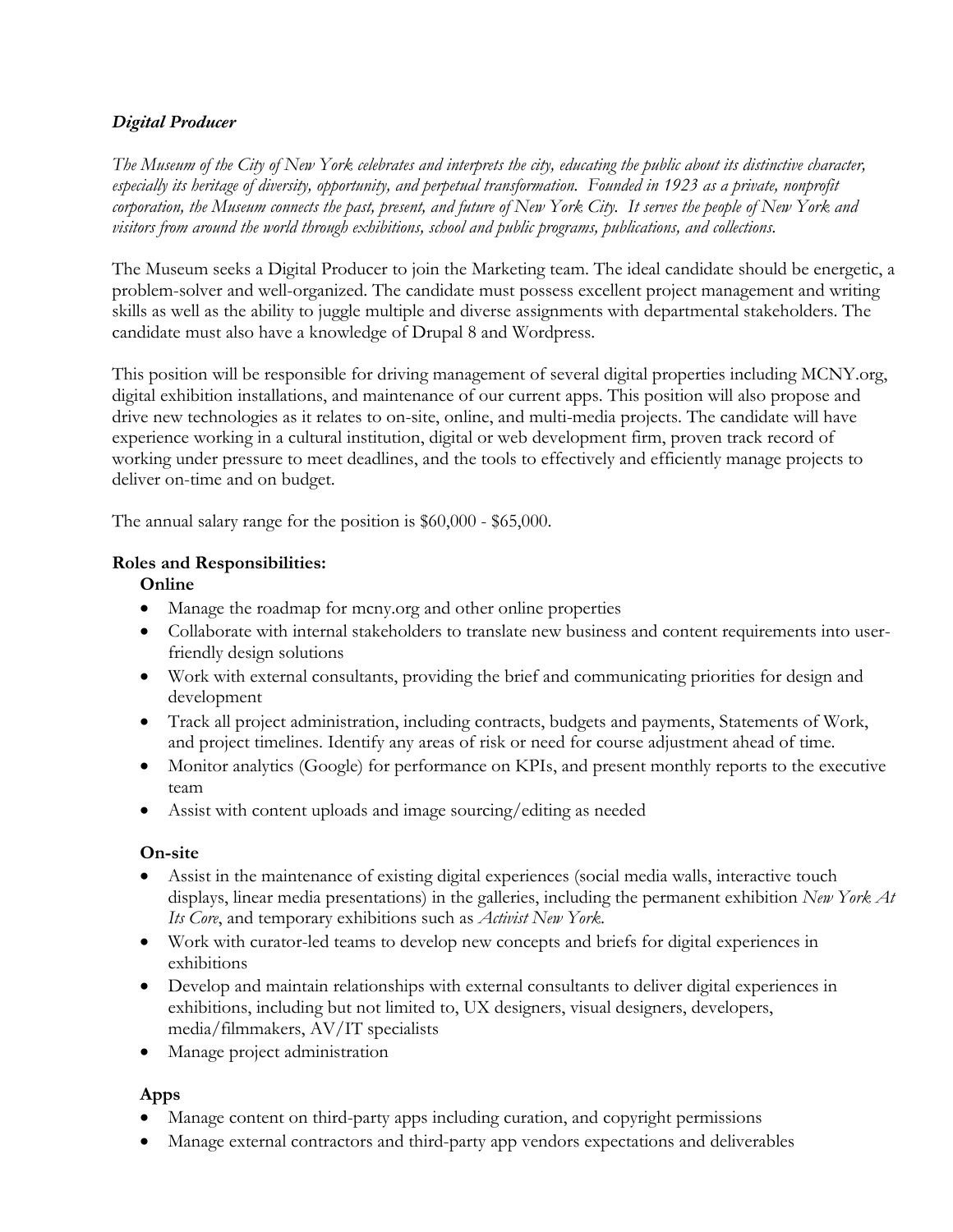#### **Multi-media**

• Provide project management support for internal multi-media/video production projects

### **A successful candidate will have:**

- Bachelor's degree in digital media production, user-experience design, computer science, or equivalent
- 2-5 years' experience in Digital Production, Digital Project Management, User Experience, or related field
- Proven experience working within cross-disciplinary teams of user experience designers, visual designers, developers, digital content, and IT/AV professionals
- Experience with design, development, and maintenance of digital initiatives online (websites, apps, social platforms) and in physical spaces (museum exhibition context preferred)
- Strong project management skills with a high level of organization and attention to detail
- Ability to work under tight deadline pressure while remaining calm and at ease with internal and external clients
- Excellent time management, written, and verbal communication skills
- Experience with a range of software used for Project Management including, but not limited to, Assembla, Basecamp, Slack, Google Drive, in addition to Microsoft Office Suite
- Experience with Drupal CMS preferred
- Knowledge of analytics tracking, including Google Analytics and Yahoo Flurry
- Experience creating digital products and/or strategies for museum, educational, cultural, or related institutions is highly desirable
- A commitment to producing exceptional digital products within a user experience research and design framework
- Knowledge of SEO and YouTube optimization preferred
- Knowledge of video and audio production and editing a plus
- Multilingual abilities are a plus

## **Benefits**

The position offers a competitive benefits package including medical, dental, vision, FSA, HSA, life insurance, 401K and pension plan, short and long-term disability. Voluntary critical illness, accident insurance, legal services, pet insurance, and Employee Assistance Program. The Museum has a generous paid time off policy including 12 sick days per year, vacation and 12 holidays.

Your employment relationship with the Museum qualifies you for free or discounted admissions to other participating cultural institutions.

# **How to Apply**

Please send resume with cover letter in pdf format to the Museum of the City of New York, Attention: Human Resources Department, at *jobs@mcny.org*. To be considered, please include *Digital Producer*  within the subject line of your email.

In accordance with applicable law, as a term and condition of employment, all candidates must present full vaccination against COVID-19. Reasonable accommodations may be made upon request to Human Resources in accordance with applicable federal, state, and local law